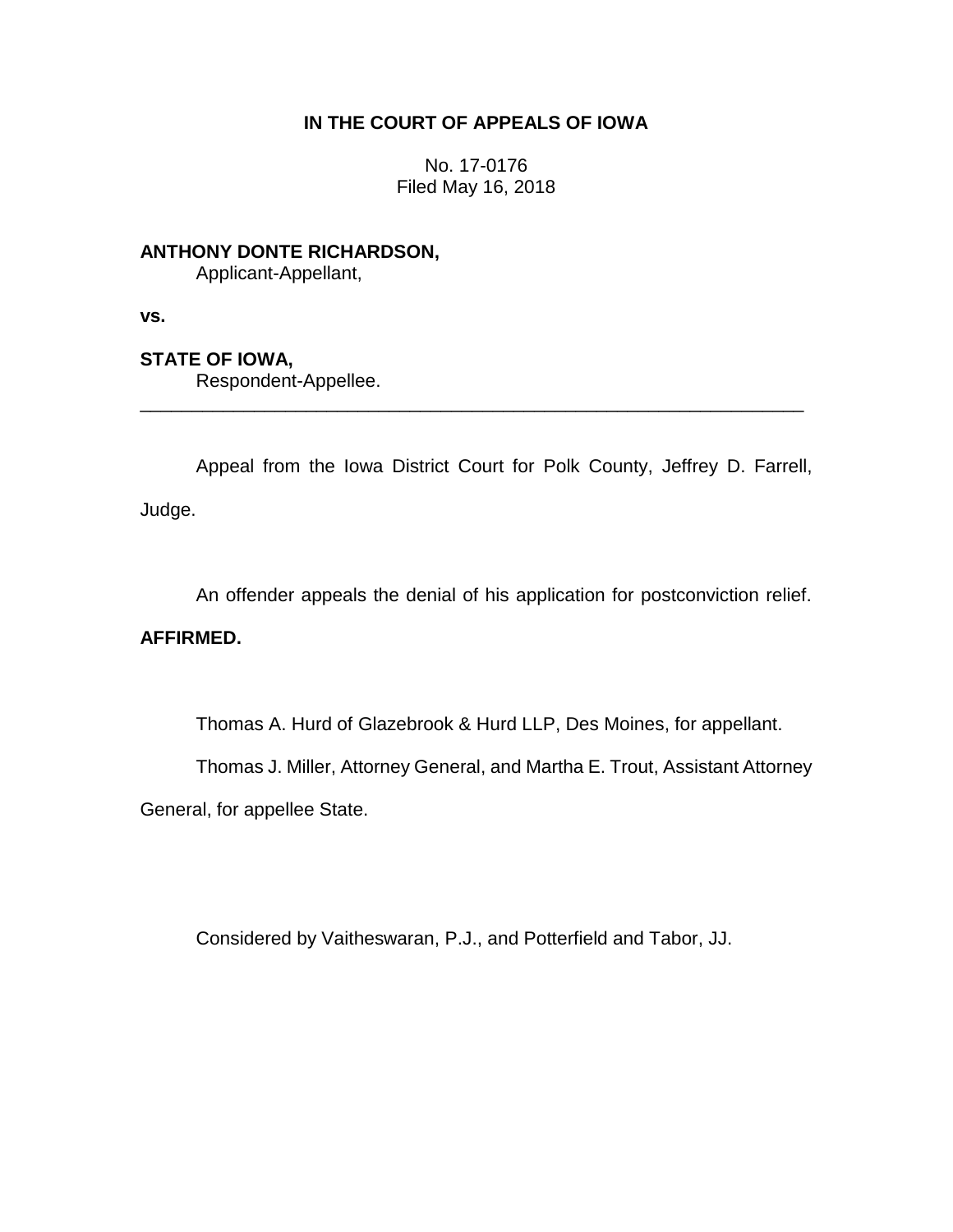### **TABOR, Judge.**

 $\overline{a}$ 

Anthony Richardson appeals the denial of his application for postconviction relief (PCR). In rejecting his claims of ineffective assistance of counsel, the district court observed that Richardson received "a very beneficial plea" as a result of his attorney's negotiations with the prosecution. On appeal, Richardson insists his attorney was ineffective in failing to secure Richardson's own phone records to see if they would corroborate an alibi defense. Richardson also contends he did not believe his attorney was ready to proceed to trial and left him no option other than accepting the plea offer. Finding no merit in Richardson's contentions, we affirm the thorough and well-reasoned ruling by the district court.

The State originally charged Anthony Richardson with first-degree robbery, first-degree burglary, and second-degree sexual abuse in connection with an armed home invasion involving two assailants. Had Richardson been convicted of those three class "B" felonies, he faced the possibility of seventy-five years in prison with a mandatory minimum term of thirty-five years. Instead, in July 2014, he accepted a plea offer amending the trial information to a single count of firstdegree theft.<sup>1</sup> He also pleaded guilty to a separate charge of third-offense possession of marijuana. Richardson did not file a motion in arrest of judgment. In accordance with the plea agreement, the court sentenced Richardson to an

<sup>1</sup> After learning his codefendant, Tyrone Cameron, had entered a plea agreement with the State and was listed as a prosecution witness, Richardson entered an *Alford* plea—a variation of a guilty plea where the defendant does not admit participation in the acts constituting the crime but consents to the imposition of a sentence. *See North Carolina v*. *Alford*, 400 U.S. 25, 37 (1970).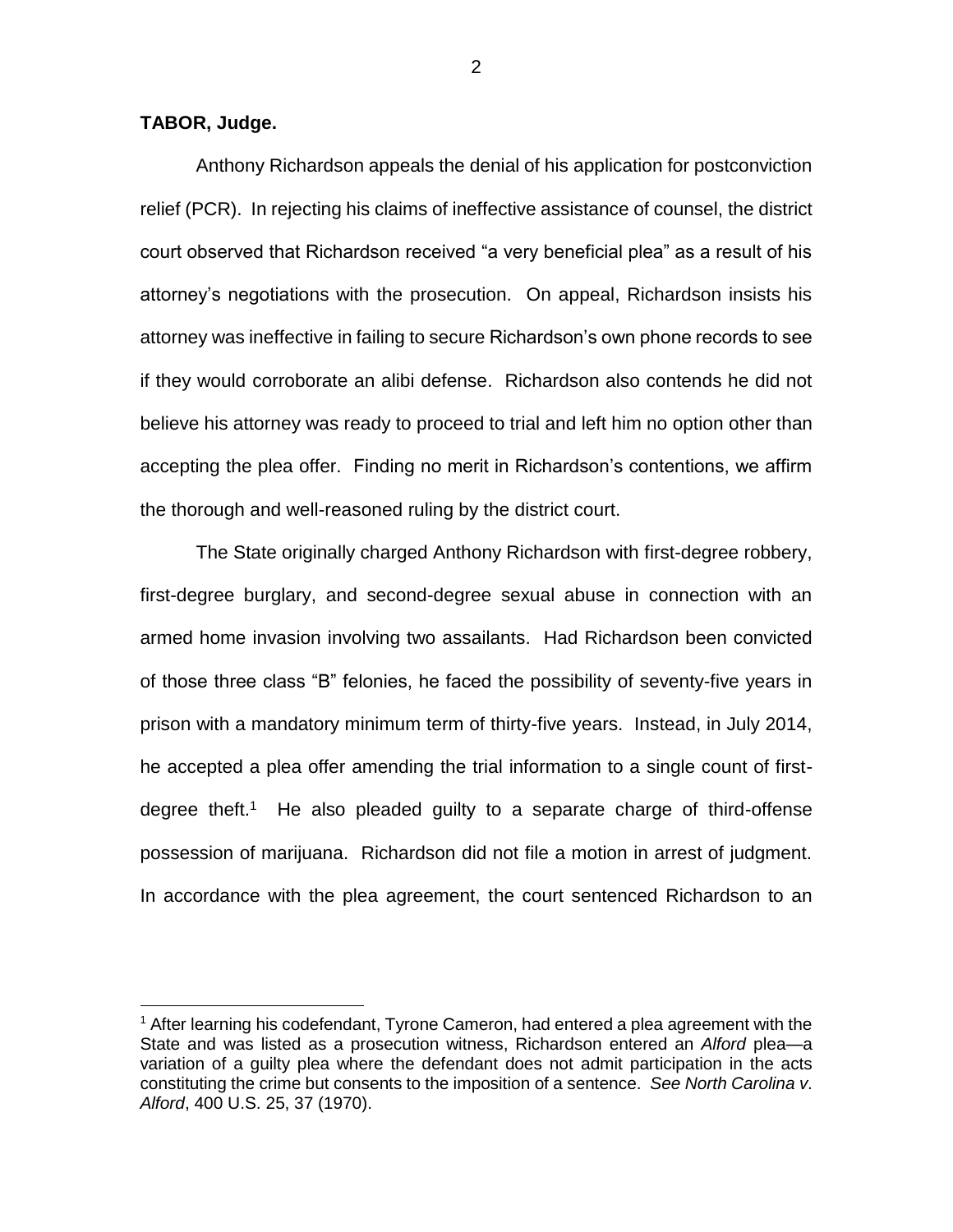indeterminate fifteen-year prison sentence with no mandatory minimum. Richardson did not file a direct appeal.

In September 2014, Richardson filed a PCR application, as a selfrepresented litigant, listing five grounds for relief: "(1) newly discovered evidence the victim is recanting her statement saying she knows who the actual intruder is; (2) ineffective assistance of counsel failure to investigate; (3) misidentification; (4) subjective photo lineup; [and] (5) illegal sentencing." His PCR attorney filed an amended application in May 2015. The PCR court heard testimony from Richardson in October 2016. $2$  The State countered with the deposition of plea counsel Matthew Sheeley. In a twelve-page ruling, the district court denied the PCR application. Richardson filed a motion to enlarge, asking the district court to address whether "counsel's failure to procure telephone records was ineffective assistance." The court issued an order specifically denying relief on the failure-toinvestigate claim, stating: "There is no indication whether the proposed records exist, and if they did, what they would show." The court denied a second round of post-trial motions. And Richardson filed a notice of appeal.

On appeal, Richardson alleges attorney Sheeley breached a duty in failing to properly investigate his alibi defense rendering his guilty plea involuntary. In particular, Richardson claims counsel should have obtained his phone records to show he was not at the scene of the crime. Richardson further complains, in a single sentence of his appellant's brief, that counsel's "other actions" left him

 $\overline{a}$ 

 $2$  Richardson also offered, as newly discovered evidence, deposition testimony from codefendant Cameron in which he denied Richardson was with him at the victim's home. The PCR court did not find Cameron's testimony to be credible. Richardson does not raise this issue on appeal.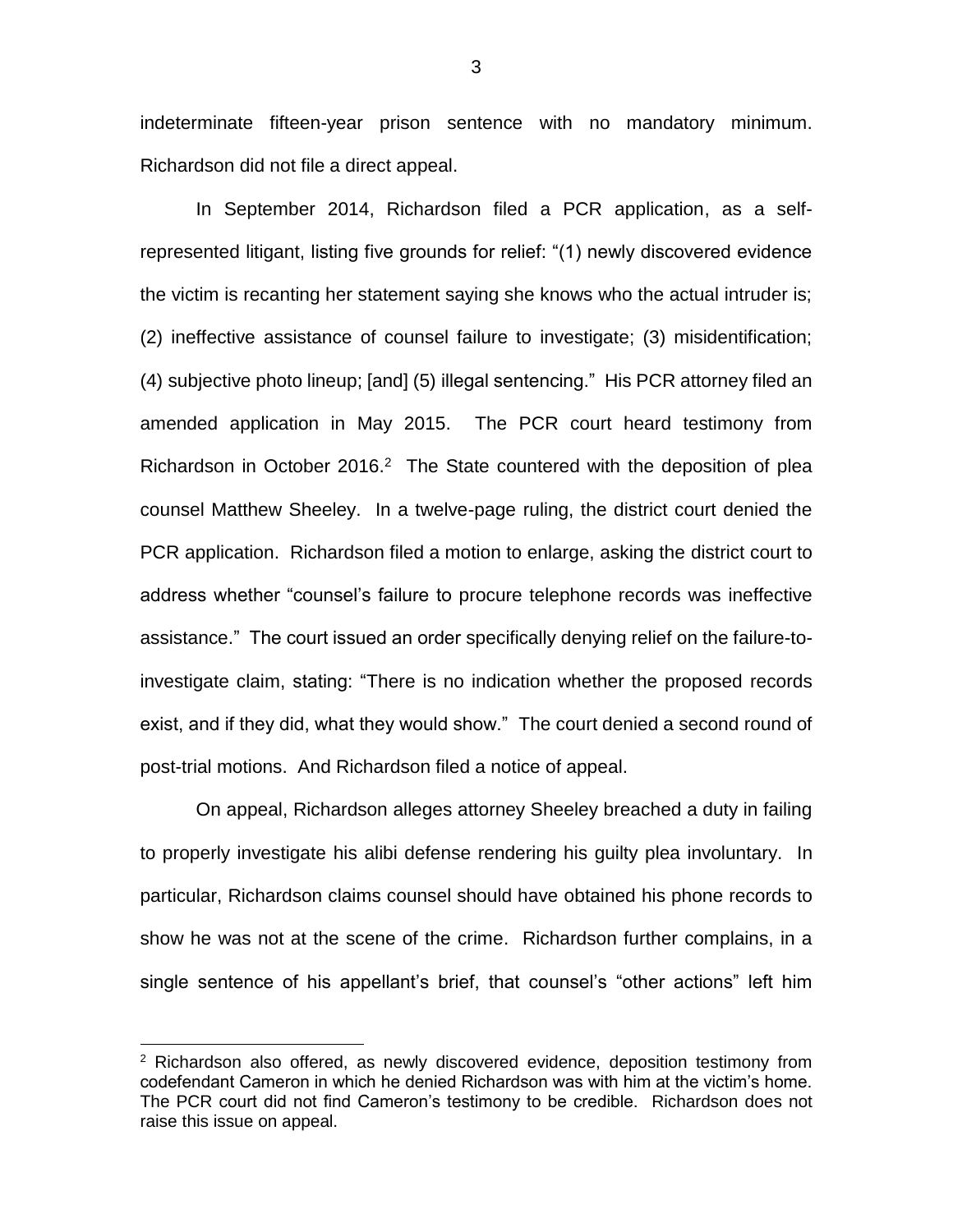"feeling he had no option" but to enter an *Alford* plea. Those actions included failing to interview the alleged victim and telling Richardson that he was unprepared for trial.

"[A]ll [PCR] applicants who seek relief as a consequence of ineffective assistance of counsel must establish counsel breached a duty and prejudice resulted." *Castro v. State*, 795 N.W.2d 789, 794 (Iowa 2011) (citing *State v. Carroll*, 767 N.W.2d 638, 644 (Iowa 2009)). But a claim of ineffective assistance will only survive a guilty plea if counsel's pre-plea omission rendered the plea involuntary or unintelligent. *Id*. at 793. "The burden to prove the prejudice element ultimately requires a [PCR] applicant who has entered a plea of guilty to establish a reasonable probability of a different outcome (stand for trial instead of pleading guilty) if the breach had not occurred." *Id*. at 794.

Richardson did not credibly establish that had attorney Sheeley checked for "potentially exculpatory phone records," Richardson would have stood for trial instead of accepting the "very beneficial" plea deal. We agree with the district court that Richardson fails to establish a breach of a duty where it is not clear what seeking those records would have achieved. They are Richardson's own records, so presumably Richardson should be able to assert what they would show, but he does not make such an assertion. We also agree with the district court's assessment that Sheeley's strategic decision not to depose the victim did not impact Richardson's decision to enter an *Alford* plea; Richardson "fully intended to proceed to trial whether or not the victim was deposed. He only decided to consider a plea after his former codefendant entered into a plea agreement and the State added him to the witness list." Finally, the district court aptly dispensed

4